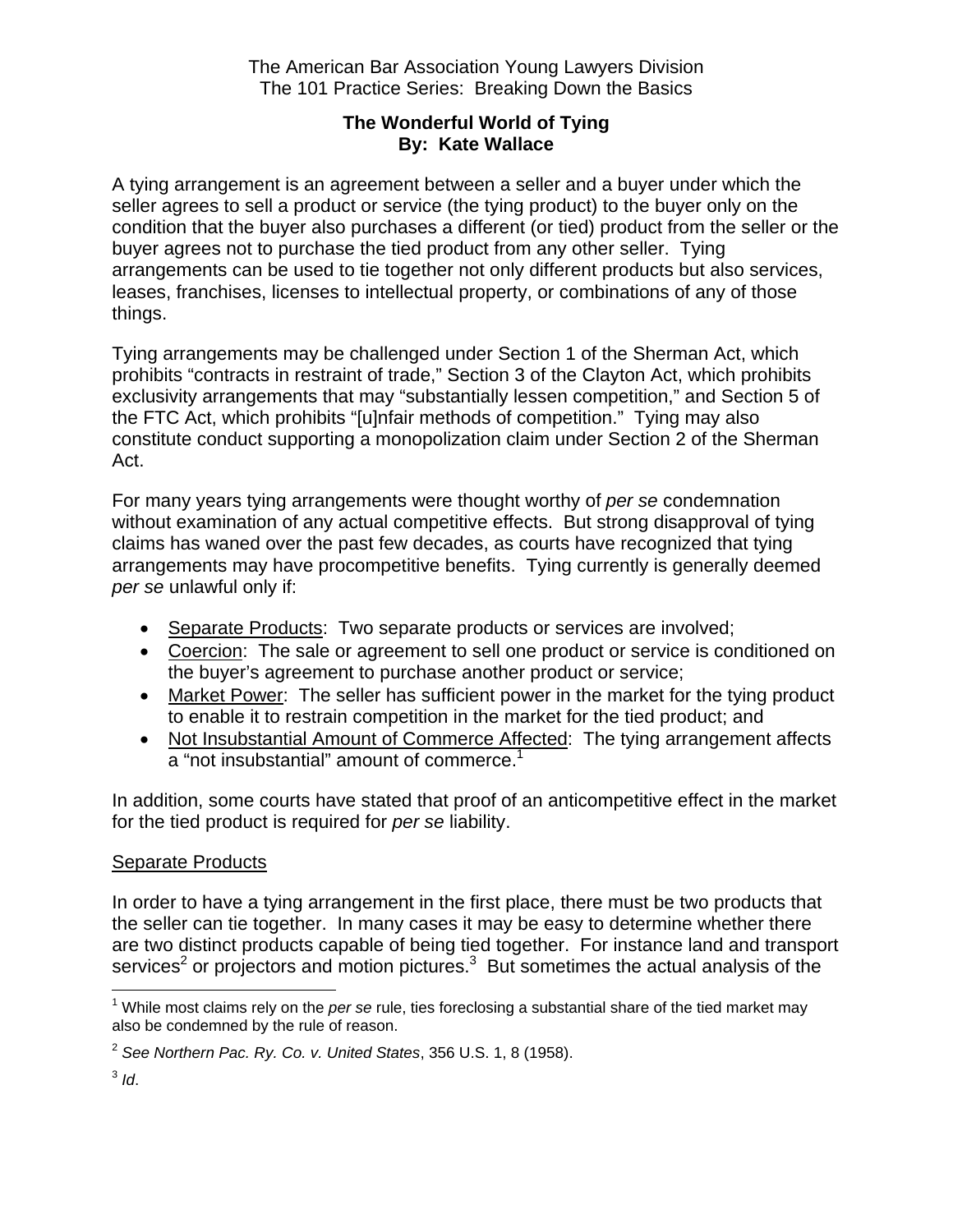two separate products or services issue proves much more complex. For example, other combination sales—the car with a preinstalled radio, a washing machine sold at a price including a service contract, or a remote control airplane sold with batteries included—are more ambiguous.

The U.S. Supreme Court has held that "the answer to the question whether one or two products are involved turns not on the functional relation between them, but rather on the character of demand for the two items."<sup>4</sup> Thus, the most important factor in determining whether two distinct products are being tied together is whether customers want to purchase the products separately. If customers are not interested in purchasing the products separately, there is little risk the tie could foreclose any separate sales of the products.

## **Coercion**

A key element of tying is the forced purchase of a second distinct commodity; in other words, purchasing the tied product is mandatory when purchasing the tying product. What distinguishes illegal tying from legal bundling is the seller's exploitation of its control over the tying product to force the buyer into the purchase of a tied product that the buyer either did not want at all or might have preferred to purchase elsewhere on different terms. Where the buyer is given the option to purchase products individually or as a bundle, and the option to purchase individual products is economically feasible, no tying occurs.

## Market Power

For a tying arrangement to be *per se* unlawful, the seller must have "sufficient economic power with respect to the tying product to appreciably restrain free competition in the market for the tied product."<sup>5</sup> Under recent jurisprudence, "sufficient economic power" exists only when the defendant has market power.<sup>6</sup> Market power may be present when a seller has a large market share or offers a unique product that competitors are unable to provide. However, no court has inferred the requisite market power from a market share below 30 percent.

#### Not Insubstantial Amount of Commerce Affected

For a tying arrangement to be illegal under the *per se* approach, "a 'not insubstantial' amount of interstate commerce" in the tied product must be affected.<sup>7</sup> The Supreme Court has said that the relevant question is "whether a total amount of business substantial enough in terms of dollar volume so as not to be merely *de minimis*, is

<sup>1</sup> <sup>4</sup> *Jefferson Parish Hosp. Dist. No. 2 v. Hyde*, 466 U.S. 2, 19 (1984).

<sup>5</sup> *Northern Pac. Ry. Co.*, 356 U.S. at 2.

<sup>6</sup> *Illinois Tool Works, Inc. v. Independent Ink, Inc.*, 547 U.S. 28 (2006).

<sup>7</sup> *Jefferson Parish*, 466 U.S. at 8.